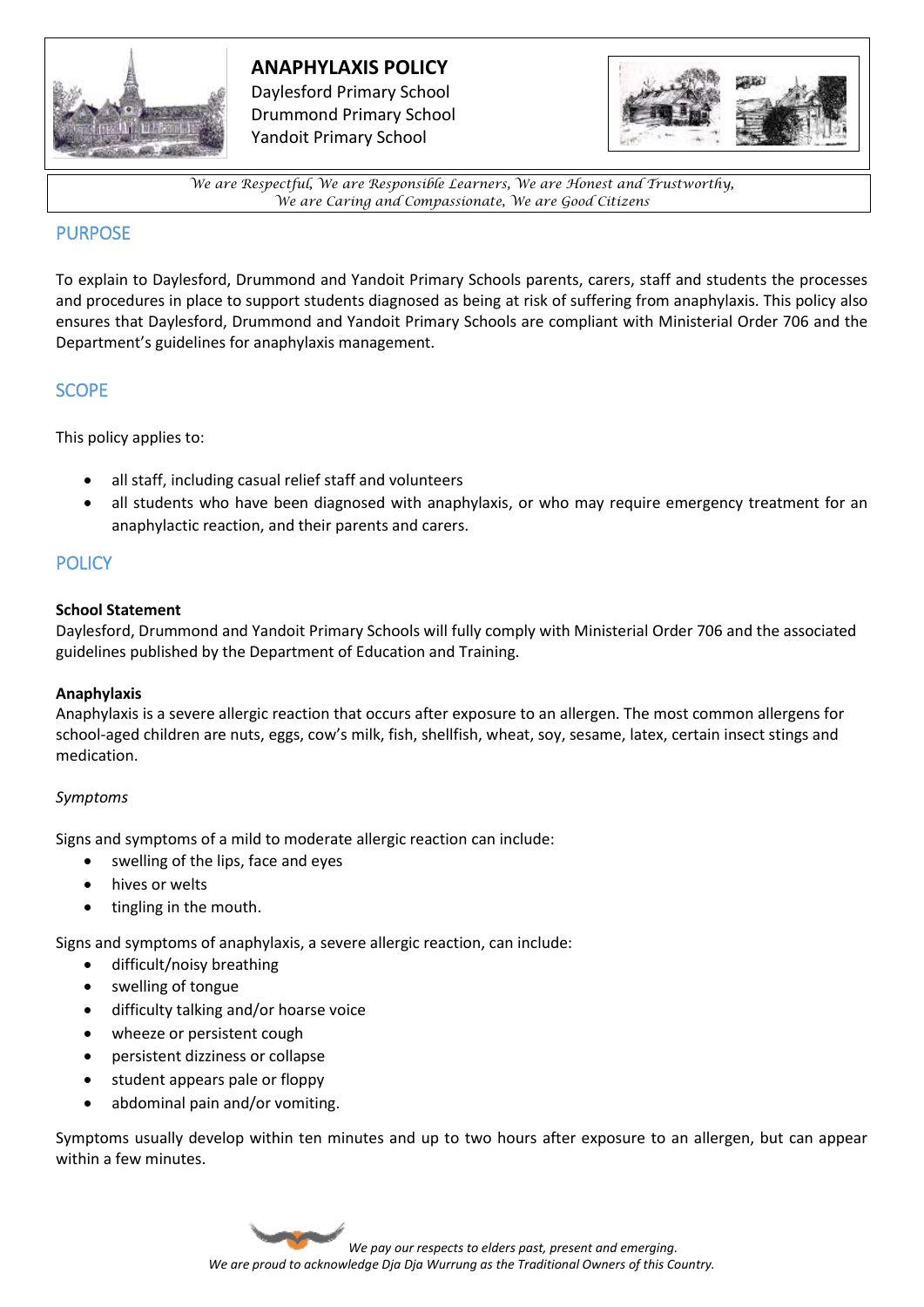### *Treatment*

Adrenaline given as an injection into the muscle of the outer mid-thigh is the first aid treatment for anaphylaxis. Individuals diagnosed as being at risk of anaphylaxis are prescribed an adrenaline autoinjector for use in an emergency. These adrenaline autoinjectors are designed so that anyone can use them in an emergency.

### Individual Anaphylaxis Management Plans

All students at Daylesford, Drummond and Yandoit Primary Schools who are diagnosed by a medical practitioner as being at risk of suffering from an anaphylactic reaction must have an Individual Anaphylaxis Management Plan. When notified of an anaphylaxis diagnosis, the principal of Daylesford, Drummond and Yandoit Primary Schools is responsible for developing a plan in consultation with the student's parents/carers.

Where necessary, an Individual Anaphylaxis Management Plan will be in place as soon as practicable after a student enrols at Daylesford, Drummond or Yandoit Primary Schools and where possible, before the student's first day.

Parents and carers must:

- obtain an ASCIA Action Plan for Anaphylaxis from the student's medical practitioner and provide a copy to the school as soon as practicable
- immediately inform the school in writing if there is a relevant change in the student's medical condition and obtain an updated ASCIA Action Plan for Anaphylaxis
- provide an up-to-date photo of the student for the ASCIA Action Plan for Anaphylaxis when that Plan is provided to the school and each time it is reviewed
- provide the school with a current adrenaline autoinjector for the student that has not expired;
- participate in annual reviews of the student's Plan.

Each student's Individual Anaphylaxis Management Plan must include:

- information about the student's medical condition that relates to allergies and the potential for anaphylactic reaction, including the type of allergies the student has
- information about the signs or symptoms the student might exhibit in the event of an allergic reaction based on a written diagnosis from a medical practitioner
- strategies to minimise the risk of exposure to known allergens while the student is under the care or supervision of school staff, including in the school yard, at camps and excursions, or at special events conducted, organised or attended by the school
- the name of the person(s) responsible for implementing the risk minimisation strategies, which have been identified in the Plan
- information about where the student's medication will be stored
- the student's emergency contact details
- an up-to-date ASCIA Action Plan for Anaphylaxis completed by the student's medical practitioner.

#### *Review and updates to Individual Anaphylaxis Management Plans*

A student's Individual Anaphylaxis Management Plan will be reviewed and updated on an annual basis in consultation with the student's parents/carers. The plan will also be reviewed and, where necessary, updated in the following circumstances:

- as soon as practicable after the student has an anaphylactic reaction at school
- if the student's medical condition, insofar as it relates to allergy and the potential for anaphylactic reaction, changes
- when the student is participating in an off-site activity, including camps and excursions, or at special events including fetes and concerts.

Our schools may also consider updating a student's Individual Anaphylaxis Management Plan if there is an identified and significant increase in the student's potential risk of exposure to allergens at school.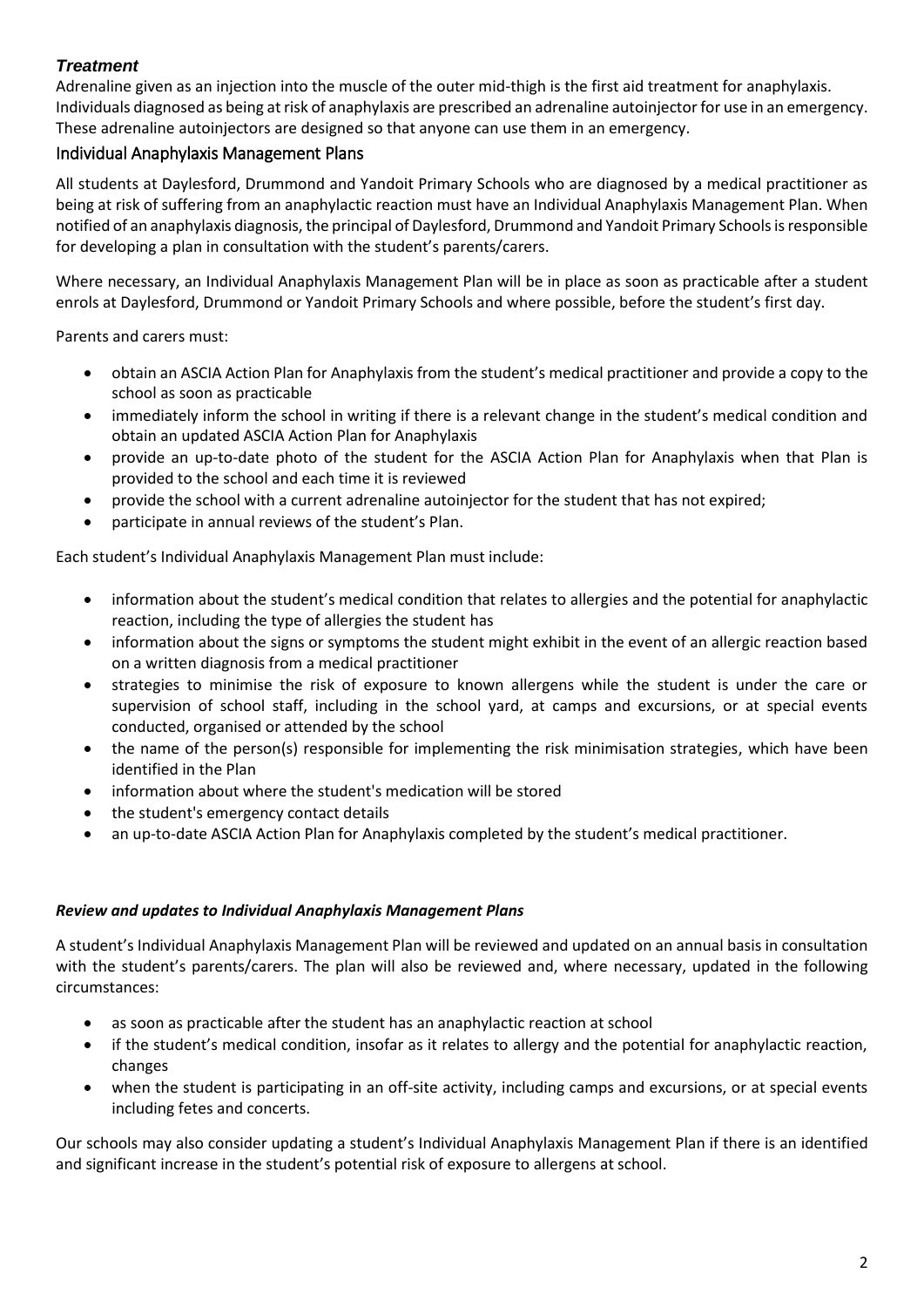### Location of plans and adrenaline autoinjectors

A copy of each student's Individual Anaphylaxis Management Plan will be stored with their ASCIA Action Plan for Anaphylaxis at the Sick Bay, together with the student's adrenaline autoinjector. Adrenaline autoinjectors must be labelled with the student's name.

*When offsite*, Adrenaline Autoinjectors will be stored in the first aid kit - clearly labelled with an individual student's name, the expiry date of the autoinjector and the ASCIA action plan.

The table below summarises the areas where appropriate Anaphylaxis Plans; Adrenaline Autoinjectors and relevant information are stored on school grounds and/or with School Staff.

| <b>Location</b>                          | <b>Individual</b><br><b>Anaphylaxis</b><br><b>Management</b><br>Plan | <b>ASCIA Plan</b> | <b>Adrenaline</b><br><b>Autoinjectors</b> | List of<br>students with<br>medical<br>conditions<br><b>including</b><br><b>Anaphylaxis</b> | <b>Summary of</b><br><b>Anaphylaxis</b><br>Plan |
|------------------------------------------|----------------------------------------------------------------------|-------------------|-------------------------------------------|---------------------------------------------------------------------------------------------|-------------------------------------------------|
| <b>First Aid Room</b>                    | ✓                                                                    | ✓                 | ✓                                         | ✓                                                                                           |                                                 |
| <b>Classrooms</b>                        | ✓                                                                    | ✓                 | $\times$                                  | ✓                                                                                           | $\checkmark$                                    |
| <b>Yard Duty Bag</b>                     |                                                                      |                   |                                           |                                                                                             |                                                 |
| <b>Specialist areas</b>                  |                                                                      |                   |                                           |                                                                                             |                                                 |
| <b>Excursion First</b><br><b>Aid Bag</b> |                                                                      | $\checkmark$      | ✓                                         | $\checkmark$                                                                                | ✓                                               |
| <b>Camp First Aid</b><br><b>Bag</b>      |                                                                      |                   |                                           |                                                                                             |                                                 |

# Risk Minimisation Strategies

At Daylesford, Drummond and Yandoit Primary Schools we have put in place the following strategies:

- Providing professional development for all staff including twice-yearly updates on the use of adrenalin autoinjectors.
- Knowing susceptible students and their allergens.
- Alerting all staff of students who have been identified and detailing their management procedures.
- Parents/cares of students who are anaphylactic providing the school with action plans and medications in consultation with their general practitioner. **This must be in place before the child can attend school.**
- Ensuring action plans be reviewed by the parent/carer and doctor and be resubmitted as needed with up to date medications.
- Ensure student awareness of anaphylaxis.
- Ensuring Yard Duty folders contain all anaphylaxis action plans and photos of identified students.
- Ensuring all teachers carry charged mobile phones when on yard duty, excursions or camps.
- Informing the school community of the anaphylaxis policy via the school newsletter and website.
- Keeping the school grounds well maintained
- staff and students are regularly reminded to wash their hands after eating
- **•** students are discouraged from sharing food
- garbage bins at school are to remain covered with lids to reduce the risk of attracting insects
- gloves must be worn when picking up papers or rubbish in the playground;
- school canteen staff are trained in appropriate food handling to reduce the risk of cross-contamination
- year groups will be informed of allergens that must be avoided in advance of class parties or events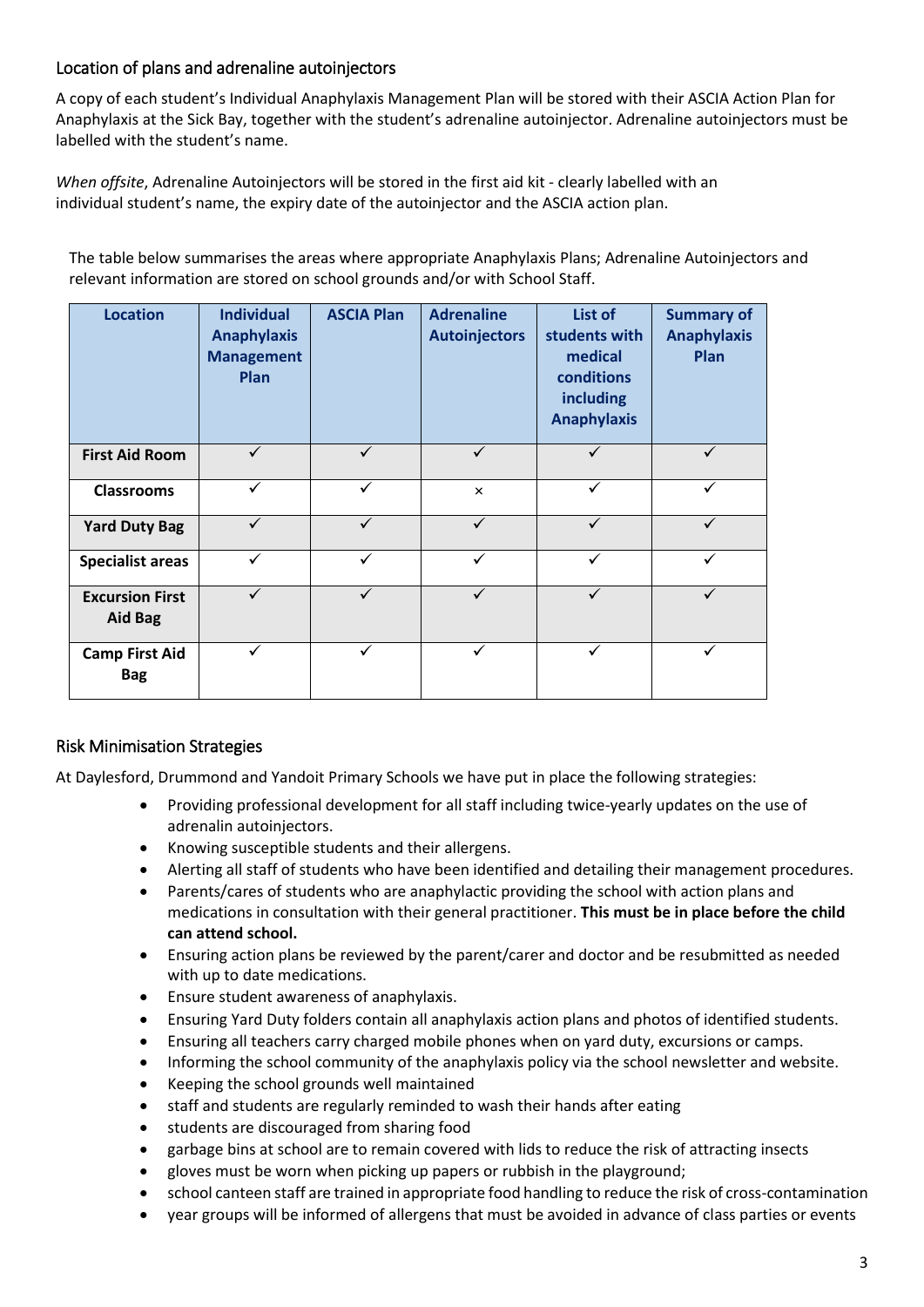Planning for off-site activities will include risk minimisation strategies for students at risk of anaphylaxis including supervision requirements, appropriate number of trained staff, emergency response procedures and other risk controls appropriate to the activity and students attending.

#### Adrenaline autoinjectors for general use

Daylesford, Drummond and Yandoit Primary Schools will maintain a supply of adrenaline autoinjector(s) for general use, as a back-up to those provided by parents and carers for specific students, and also for students who may suffer from a first time reaction at school.

Adrenaline autoinjectors for general use will be stored in Yard Duty Bags and labelled "general use".

The principal is responsible for arranging the purchase of adrenaline autoinjectors for general use, and will consider:

- the number of students enrolled at Daylesford, Drummond and Yandoit Primary Schools at risk of anaphylaxis
- the accessibility of adrenaline autoinjectors supplied by parents
- the availability of a sufficient supply of autoinjectors for general use in different locations at the school, as well as at camps, excursions and events
- the limited life span of adrenaline autoinjectors, and the need for general use adrenaline autoinjectors to be replaced when used or prior to expiry.

#### Emergency Response

In the event of an anaphylactic reaction, the emergency response procedures in this policy must be followed, together with the school's general first aid procedures, emergency response procedures and the student's Individual Anaphylaxis Management Plan.

A complete and up-to-date list of students identified as being at risk of anaphylaxis is maintained by the First Aid Coordinator and stored at the Sick Bay. For camps, excursions and special events, a designated staff member will be responsible for maintaining a list of students at risk of anaphylaxis attending the special event, together with their Individual Anaphylaxis Management Plans and adrenaline autoinjectors, where appropriate.

| <b>Step</b> | <b>Action</b>                                                                                             |  |  |  |  |
|-------------|-----------------------------------------------------------------------------------------------------------|--|--|--|--|
| 1.          | Lay the person flat<br>$\bullet$                                                                          |  |  |  |  |
|             | Do not allow them to stand or walk<br>$\bullet$                                                           |  |  |  |  |
|             | If breathing is difficult, allow them to sit<br>$\bullet$                                                 |  |  |  |  |
|             | Be calm and reassuring<br>٠                                                                               |  |  |  |  |
|             | Do not leave them alone<br>$\bullet$                                                                      |  |  |  |  |
|             | Seek assistance from another staff member or reliable student to locate the<br>$\bullet$                  |  |  |  |  |
|             | student's adrenaline autoinjector or the school's general use autoinjector, and                           |  |  |  |  |
|             | the student's Individual Anaphylaxis Management Plan, stored at the Sick Bay.                             |  |  |  |  |
|             | If the student's plan is not immediately available, or they appear to be<br>$\bullet$                     |  |  |  |  |
|             | experiencing a first time reaction, follow steps 2 to 5                                                   |  |  |  |  |
| 2.          | Administer an EpiPen or EpiPen Jr (if the student is under 20kg)                                          |  |  |  |  |
|             | Remove from plastic container<br>$\bullet$                                                                |  |  |  |  |
|             | Form a fist around the EpiPen and pull off the blue safety release (cap)<br>$\bullet$                     |  |  |  |  |
|             | Place orange end against the student's outer mid-thigh (with or without<br>$\bullet$<br>clothing)         |  |  |  |  |
|             | Push down hard until a click is heard or felt and hold in place for 3 seconds<br>$\bullet$                |  |  |  |  |
|             | Remove EpiPen<br>٠                                                                                        |  |  |  |  |
|             | Note the time the EpiPen is administered<br>٠                                                             |  |  |  |  |
|             | Retain the used EpiPen to be handed to ambulance paramedics along with the<br>٠<br>time of administration |  |  |  |  |
| 3.          | Call an ambulance (000)                                                                                   |  |  |  |  |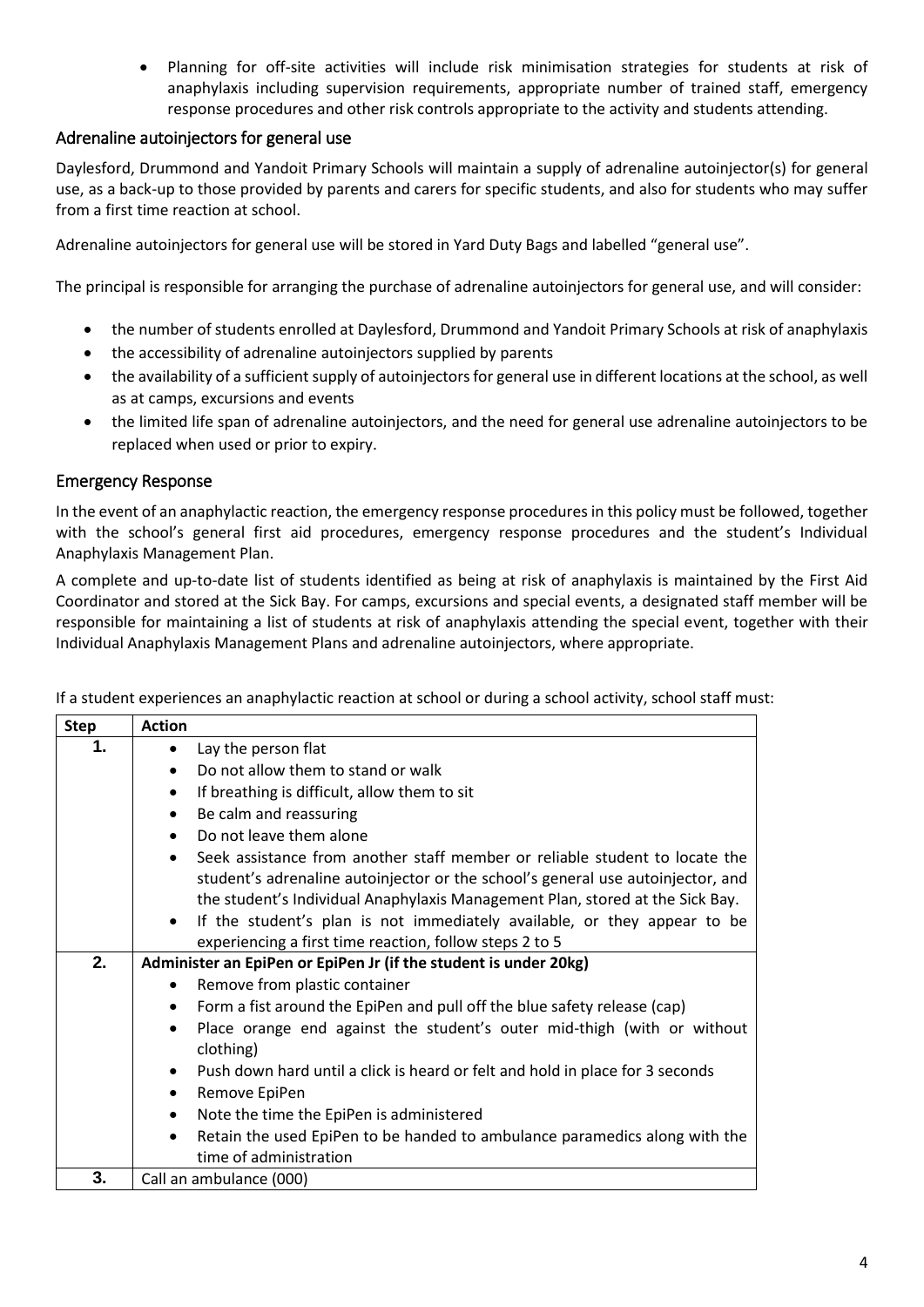|    | If there is no improvement or severe symptoms progress (as described in the ASCIA     |
|----|---------------------------------------------------------------------------------------|
|    | Action Plan for Anaphylaxis), further adrenaline doses may be administered every five |
|    | minutes, if other adrenaline autoinjectors are available.                             |
| 5. | Contact the student's emergency contacts.                                             |

If a student appears to be having a severe allergic reaction, but has not been previously diagnosed with an allergy or being at risk of anaphylaxis, school staff should follow steps 2 – 5 as above.

[Note: If in doubt, it is better to use an adrenaline autoinjector than not use it, even if in hindsight the reaction is not anaphylaxis. Under-treatment of anaphylaxis is more harmful and potentially life threatening than over-treatment of a mild to moderate allergic reaction.]

#### Communication Plan

This policy will be available on Daylesford, Drummond and Yandoit Primary Schools website so that parents and other members of the school community can easily access information about Daylesford, Drummond and Yandoit Schools anaphylaxis management procedures. The parents and carers of students who are enrolled at Daylesford, Drummond or Yandoit Primary Schools and are identified as being at risk of anaphylaxis will also be provided with a copy of this policy.

The principal is responsible for ensuring that all relevant staff, including casual relief staff, canteen staff and volunteers are aware of this policy and of Daylesford, Drummond and Yandoit Primary Schools procedures for anaphylaxis management. Casual relief staff and volunteers who are responsible for the care and/or supervision of students who are identified as being at risk of anaphylaxis will also receive a verbal briefing on this policy, their role in responding to an anaphylactic reaction and where required, the identity of students at risk.

The principal is also responsible for ensuring relevant staff are trained and briefed in anaphylaxis management, consistent with the Department's *Anaphylaxis Guidelines.*

### Staff training

The principal will ensure that the following school staff are appropriately trained in anaphylaxis management:

- School staff who conduct classes attended by students who are at risk of anaphylaxis
- School staff who conduct specialist classes, all canteen staff, admin staff, first aiders and any other member of school staff as required by the Principal based on a risk assessment.

Staff who are required to undertake training must have completed:

- an approved face-to-face anaphylaxis management training course in the last three years, or
- an approved online anaphylaxis management training course in the last two years.

Daylesford, Drummond and Yandoit Primary Schools use the following training course - ASCIA anaphylaxis e-training schools Vic 6.

Staff are also required to attend a briefing on anaphylaxis management and this policy at least twice per year (with the first briefing to be held at the beginning of the school year), facilitated by a staff member who has successfully completed an anaphylaxis management course within the last 2 years. Each briefing will address:

- this policy
- the causes, symptoms and treatment of anaphylaxis
- the identities of students with a medical condition that relates to allergies and the potential for anaphylactic reaction, and where their medication is located
- how to use an adrenaline autoinjector, including hands on practice with a trainer adrenaline autoinjector
- the school's general first aid and emergency response procedures
- the location of, and access to, adrenaline autoinjectors that have been provided by parents or purchased by the school for general use.

When a new student enrols at Daylesford, Drummond or Yandoit Primary School, who is at risk of anaphylaxis, the principal will develop an interim plan in consultation with the student's parents and ensure that appropriate staff are trained and briefed as soon as possible.